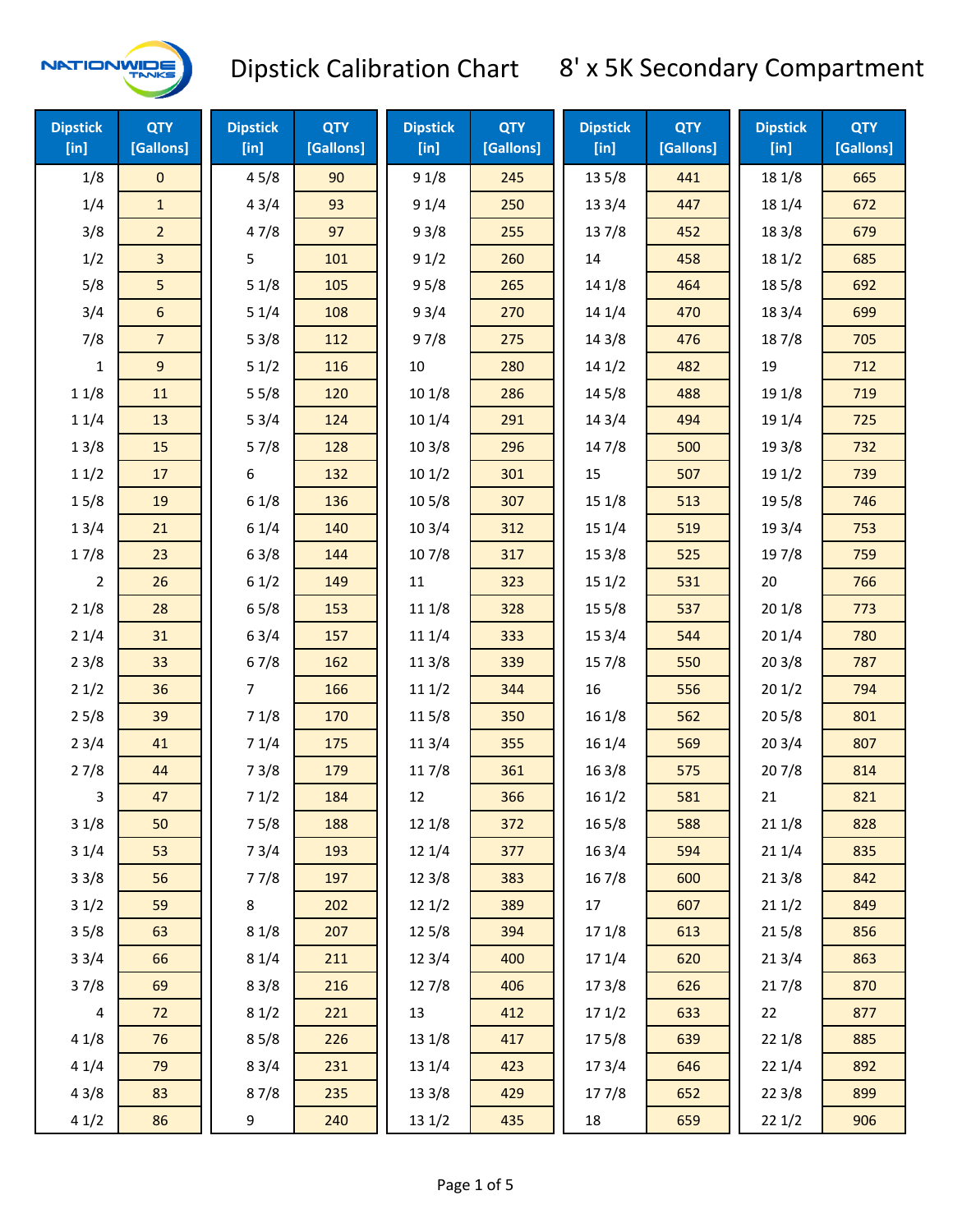

**QTY [Gallons]**

**Dipstick [in]**

| <b>Dipstick</b><br>$[$ in] | <b>QTY</b><br>[Gallons] | <b>Dipstick</b><br>[in] | <b>QTY</b><br>[Gallons] | <b>Dipstick</b><br>$[$ in] | <b>QTY</b><br>[Gallons] | <b>Dipstick</b><br>[in] | <b>QTY</b><br>[Gallons] |  |  |
|----------------------------|-------------------------|-------------------------|-------------------------|----------------------------|-------------------------|-------------------------|-------------------------|--|--|
| 271/8                      | 1,178                   | 315/8                   | 1,457                   | 361/8                      | 1,747                   | 40 5/8                  | 2,044                   |  |  |

| 225/8  | 913   | 271/8  | 1,178 | 315/8     | 1,457 | 361/8     | 1,747 | $40\,5/8$ | 2,044 |
|--------|-------|--------|-------|-----------|-------|-----------|-------|-----------|-------|
| 223/4  | 920   | 27 1/4 | 1,186 | 313/4     | 1,465 | 361/4     | 1,755 | 40 3/4    | 2,052 |
| 227/8  | 927   | 27 3/8 | 1,194 | 317/8     | 1,473 | 363/8     | 1,763 | 407/8     | 2,060 |
| 23     | 935   | 271/2  | 1,201 | 32        | 1,481 | 361/2     | 1,771 | 41        | 2,068 |
| 231/8  | 942   | 275/8  | 1,209 | 32 1/8    | 1,489 | $36\,5/8$ | 1,779 | 41 1/8    | 2,077 |
| 23 1/4 | 949   | 27 3/4 | 1,216 | 32 1/4    | 1,497 | 363/4     | 1,788 | 41 1/4    | 2,085 |
| 233/8  | 956   | 277/8  | 1,224 | 32 3/8    | 1,505 | 367/8     | 1,796 | 413/8     | 2,093 |
| 231/2  | 963   | 28     | 1,232 | 321/2     | 1,513 | 37        | 1,804 | 411/2     | 2,102 |
| 235/8  | 971   | 28 1/8 | 1,239 | $32\,5/8$ | 1,521 | 371/8     | 1,812 | 41 5/8    | 2,110 |
| 23 3/4 | 978   | 28 1/4 | 1,247 | 323/4     | 1,529 | 371/4     | 1,820 | 41 3/4    | 2,118 |
| 237/8  | 985   | 28 3/8 | 1,255 | 327/8     | 1,537 | 373/8     | 1,829 | 417/8     | 2,127 |
| 24     | 992   | 28 1/2 | 1,262 | 33        | 1,545 | 371/2     | 1,837 | 42        | 2,135 |
| 24 1/8 | 1,000 | 28 5/8 | 1,270 | 33 1/8    | 1,553 | 375/8     | 1,845 | 42 1/8    | 2,144 |
| 24 1/4 | 1,007 | 28 3/4 | 1,278 | 33 1/4    | 1,561 | 373/4     | 1,853 | 42 1/4    | 2,152 |
| 24 3/8 | 1,014 | 287/8  | 1,285 | 33 3/8    | 1,569 | 377/8     | 1,862 | 42 3/8    | 2,160 |
| 241/2  | 1,022 | 29     | 1,293 | 331/2     | 1,577 | 38        | 1,870 | 421/2     | 2,169 |
| 245/8  | 1,029 | 29 1/8 | 1,301 | 33 5/8    | 1,585 | 38 1/8    | 1,878 | 42 5/8    | 2,177 |
| 243/4  | 1,036 | 29 1/4 | 1,309 | 33 3/4    | 1,593 | 38 1/4    | 1,886 | 42 3/4    | 2,185 |
| 24 7/8 | 1,044 | 293/8  | 1,316 | 337/8     | 1,601 | 38 3/8    | 1,894 | 42 7/8    | 2,194 |
| 25     | 1,051 | 29 1/2 | 1,324 | 34        | 1,609 | 381/2     | 1,903 | 43        | 2,202 |
| 25 1/8 | 1,058 | 29 5/8 | 1,332 | 34 1/8    | 1,617 | 38 5/8    | 1,911 | 43 1/8    | 2,210 |
| 251/4  | 1,066 | 29 3/4 | 1,340 | 34 1/4    | 1,625 | 38 3/4    | 1,919 | 43 1/4    | 2,219 |
| 253/8  | 1,073 | 297/8  | 1,347 | 34 3/8    | 1,633 | 387/8     | 1,927 | 43 3/8    | 2,227 |
| 251/2  | 1,081 | 30     | 1,355 | 34 1/2    | 1,641 | 39        | 1,936 | 43 1/2    | 2,236 |
| 255/8  | 1,088 | 301/8  | 1,363 | 345/8     | 1,649 | 39 1/8    | 1,944 | 43 5/8    | 2,244 |
| 253/4  | 1,096 | 30 1/4 | 1,371 | 34 3/4    | 1,657 | 39 1/4    | 1,952 | 43 3/4    | 2,252 |
| 257/8  | 1,103 | 30 3/8 | 1,379 | 347/8     | 1,666 | 39 3/8    | 1,961 | 437/8     | 2,261 |
| 26     | 1,111 | 301/2  | 1,387 | 35        | 1,674 | 39 1/2    | 1,969 | 44        | 2,269 |
| 26 1/8 | 1,118 | 305/8  | 1,394 | 35 1/8    | 1,682 | 395/8     | 1,977 | 44 1/8    | 2,277 |
| 26 1/4 | 1,126 | 30 3/4 | 1,402 | 35 1/4    | 1,690 | 39 3/4    | 1,985 | 44 1/4    | 2,286 |
| 263/8  | 1,133 | 307/8  | 1,410 | 353/8     | 1,698 | 397/8     | 1,994 | 44 3/8    | 2,294 |
| 261/2  | 1,141 | 31     | 1,418 | 351/2     | 1,706 | 40        | 2,002 | 44 1/2    | 2,303 |
| 265/8  | 1,148 | 31 1/8 | 1,426 | 355/8     | 1,714 | 40 1/8    | 2,010 | 44 5/8    | 2,311 |
| 263/4  | 1,156 | 311/4  | 1,434 | 35 3/4    | 1,722 | 40 1/4    | 2,019 | 44 3/4    | 2,319 |
| 267/8  | 1,163 | 31 3/8 | 1,442 | 357/8     | 1,731 | 40 3/8    | 2,027 | 447/8     | 2,328 |
| 27     | 1,171 | 31 1/2 | 1,450 | 36        | 1,739 | 40 1/2    | 2,035 | 45        | 2,336 |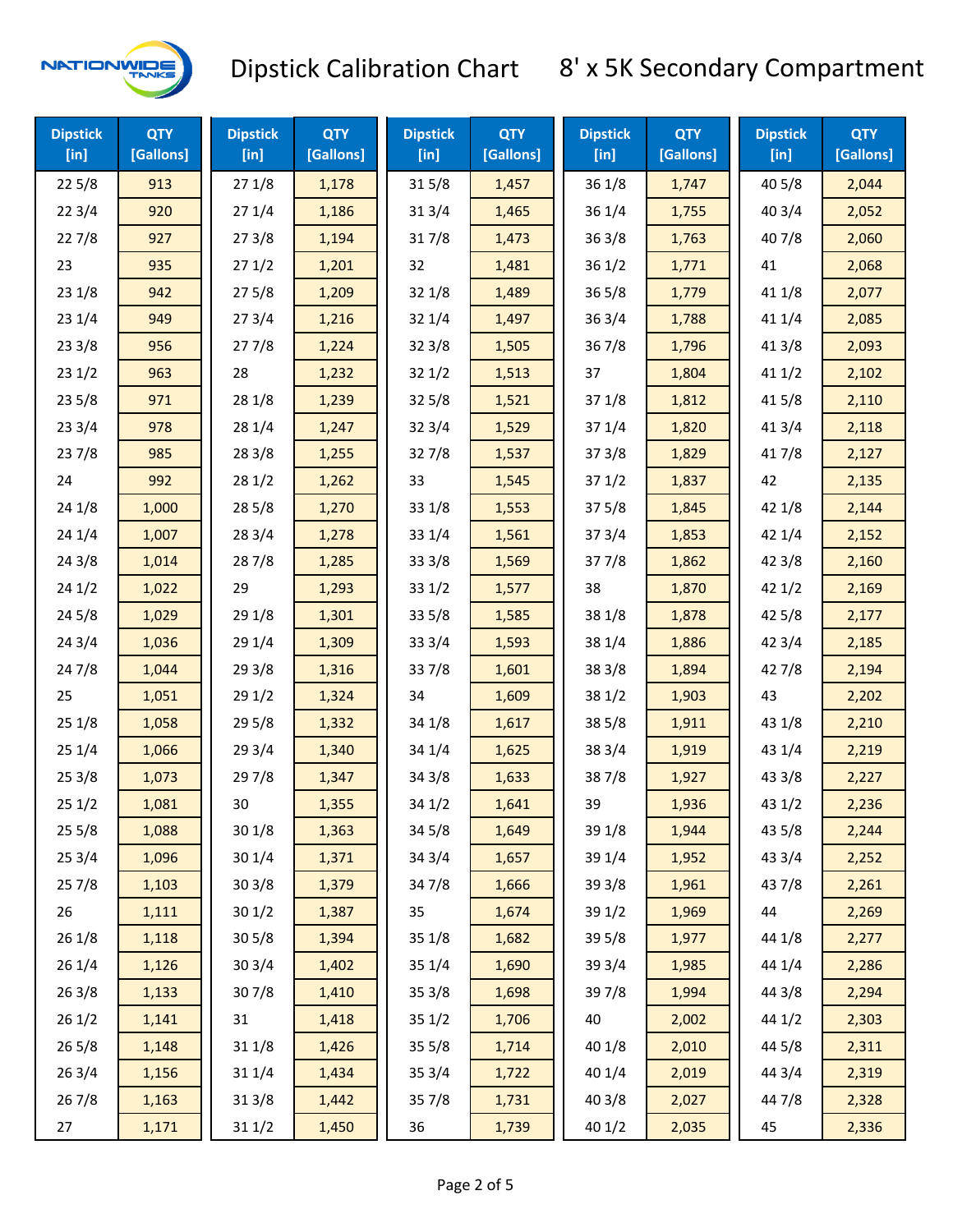

| <b>Dipstick</b><br>$[$ in] | <b>QTY</b><br>[Gallons] | <b>Dipstick</b><br>$[$ in] | <b>QTY</b><br>[Gallons] | <b>Dipstick</b><br>$[$ in] | <b>QTY</b><br>[Gallons] | <b>Dipstick</b><br>[in] | <b>QTY</b><br>[Gallons] | <b>Dipstick</b><br>$[$ in] | <b>QTY</b><br>[Gallons] |
|----------------------------|-------------------------|----------------------------|-------------------------|----------------------------|-------------------------|-------------------------|-------------------------|----------------------------|-------------------------|
| 45 1/8                     | 2,345                   | 49 5/8                     | 2,647                   | 54 1/8                     | 2,949                   | 58 5/8                  | 3,248                   | 63 1/8                     | 3,539                   |
| 45 1/4                     | 2,353                   | 49 3/4                     | 2,656                   | 54 1/4                     | 2,958                   | 58 3/4                  | 3,256                   | 63 1/4                     | 3,547                   |
| 45 3/8                     | 2,361                   | 49 7/8                     | 2,664                   | 54 3/8                     | 2,966                   | 587/8                   | 3,264                   | 63 3/8                     | 3,555                   |
| 451/2                      | 2,370                   | 50                         | 2,673                   | 541/2                      | 2,974                   | 59                      | 3,272                   | 63 1/2                     | 3,563                   |
| 45 5/8                     | 2,378                   | 50 1/8                     | 2,681                   | 54 5/8                     | 2,983                   | 59 1/8                  | 3,280                   | 63 5/8                     | 3,571                   |
| 45 3/4                     | 2,387                   | 50 1/4                     | 2,690                   | 54 3/4                     | 2,991                   | 59 1/4                  | 3,288                   | 63 3/4                     | 3,579                   |
| 45 7/8                     | 2,395                   | 503/8                      | 2,698                   | 54 7/8                     | 2,999                   | 59 3/8                  | 3,297                   | 63 7/8                     | 3,587                   |
| 46                         | 2,403                   | 501/2                      | 2,706                   | 55                         | 3,008                   | 59 1/2                  | 3,305                   | 64                         | 3,595                   |
| 46 1/8                     | 2,412                   | 50 5/8                     | 2,715                   | 55 1/8                     | 3,016                   | 59 5/8                  | 3,313                   | 64 1/8                     | 3,603                   |
| 46 1/4                     | 2,420                   | 50 3/4                     | 2,723                   | 55 1/4                     | 3,024                   | 59 3/4                  | 3,321                   | 64 1/4                     | 3,611                   |
| 46 3/8                     | 2,429                   | 507/8                      | 2,732                   | 553/8                      | 3,033                   | 597/8                   | 3,329                   | 64 3/8                     | 3,619                   |
| 46 1/2                     | 2,437                   | 51                         | 2,740                   | 551/2                      | 3,041                   | 60                      | 3,337                   | 64 1/2                     | 3,627                   |
| 46 5/8                     | 2,446                   | 511/8                      | 2,748                   | 55 5/8                     | 3,049                   | 60 1/8                  | 3,346                   | 64 5/8                     | 3,635                   |
| 46 3/4                     | 2,454                   | 51 1/4                     | 2,757                   | 55 3/4                     | 3,058                   | 60 1/4                  | 3,354                   | 64 3/4                     | 3,642                   |
| 46 7/8                     | 2,462                   | 513/8                      | 2,765                   | 55 7/8                     | 3,066                   | 60 3/8                  | 3,362                   | 64 7/8                     | 3,650                   |
| 47                         | 2,471                   | 511/2                      | 2,774                   | 56                         | 3,074                   | 60 1/2                  | 3,370                   | 65                         | 3,658                   |
| 47 1/8                     | 2,479                   | 515/8                      | 2,782                   | 56 1/8                     | 3,082                   | 60 5/8                  | 3,378                   | 65 1/8                     | 3,666                   |
| 47 1/4                     | 2,488                   | 513/4                      | 2,790                   | 56 1/4                     | 3,091                   | 60 3/4                  | 3,386                   | 65 1/4                     | 3,674                   |
| 47 3/8                     | 2,496                   | 517/8                      | 2,799                   | 56 3/8                     | 3,099                   | 607/8                   | 3,394                   | 65 3/8                     | 3,682                   |
| 471/2                      | 2,504                   | 52                         | 2,807                   | 561/2                      | 3,107                   | 61                      | 3,402                   | 65 1/2                     | 3,690                   |
| 475/8                      | 2,513                   | 52 1/8                     | 2,815                   | 56 5/8                     | 3,116                   | 61 1/8                  | 3,411                   | 65 5/8                     | 3,697                   |
| 47 3/4                     | 2,521                   | 521/4                      | 2,824                   | 56 3/4                     | 3,124                   | 61 1/4                  | 3,419                   | 65 3/4                     | 3,705                   |
| 477/8                      | 2,530                   | 52 3/8                     | 2,832                   | 567/8                      | 3,132                   | 61 3/8                  | 3,427                   | 65 7/8                     | 3,713                   |
| 48                         | 2,538                   | 52 1/2                     | 2,841                   | 57                         | 3,140                   | 61 1/2                  | 3,435                   | 66                         | 3,721                   |
| 48 1/8                     | 2,546                   | 52 5/8                     | 2,849                   | 57 1/8                     | 3,149                   | 615/8                   | 3,443                   | 66 1/8                     | 3,729                   |
| 48 1/4                     | 2,555                   | 52 3/4                     | 2,857                   | 57 1/4                     | 3,157                   | 61 3/4                  | 3,451                   | 66 1/4                     | 3,736                   |
| 48 3/8                     | 2,563                   | 527/8                      | 2,866                   | 57 3/8                     | 3,165                   | 617/8                   | 3,459                   | 66 3/8                     | 3,744                   |
| 48 1/2                     | 2,572                   | 53                         | 2,874                   | 571/2                      | 3,173                   | 62                      | 3,467                   | 66 1/2                     | 3,752                   |
| 48 5/8                     | 2,580                   | 53 1/8                     | 2,882                   | 57 5/8                     | 3,182                   | 62 1/8                  | 3,475                   | 66 5/8                     | 3,760                   |
| 48 3/4                     | 2,589                   | 53 1/4                     | 2,891                   | 573/4                      | 3,190                   | 62 1/4                  | 3,483                   | 66 3/4                     | 3,768                   |
| 487/8                      | 2,597                   | 53 3/8                     | 2,899                   | 577/8                      | 3,198                   | 62 3/8                  | 3,491                   | 667/8                      | 3,775                   |
| 49                         | 2,605                   | 53 1/2                     | 2,908                   | 58                         | 3,206                   | 621/2                   | 3,499                   | 67                         | 3,783                   |
| 49 1/8                     | 2,614                   | 53 5/8                     | 2,916                   | 58 1/8                     | 3,215                   | 62 5/8                  | 3,507                   | 671/8                      | 3,791                   |
| 49 1/4                     | 2,622                   | 53 3/4                     | 2,924                   | 58 1/4                     | 3,223                   | 62 3/4                  | 3,515                   | 671/4                      | 3,798                   |
| 49 3/8                     | 2,631                   | 537/8                      | 2,933                   | 58 3/8                     | 3,231                   | 627/8                   | 3,523                   | 67 3/8                     | 3,806                   |
| 49 1/2                     | 2,639                   | 54                         | 2,941                   | 58 1/2                     | 3,239                   | 63                      | 3,531                   | 67 1/2                     | 3,814                   |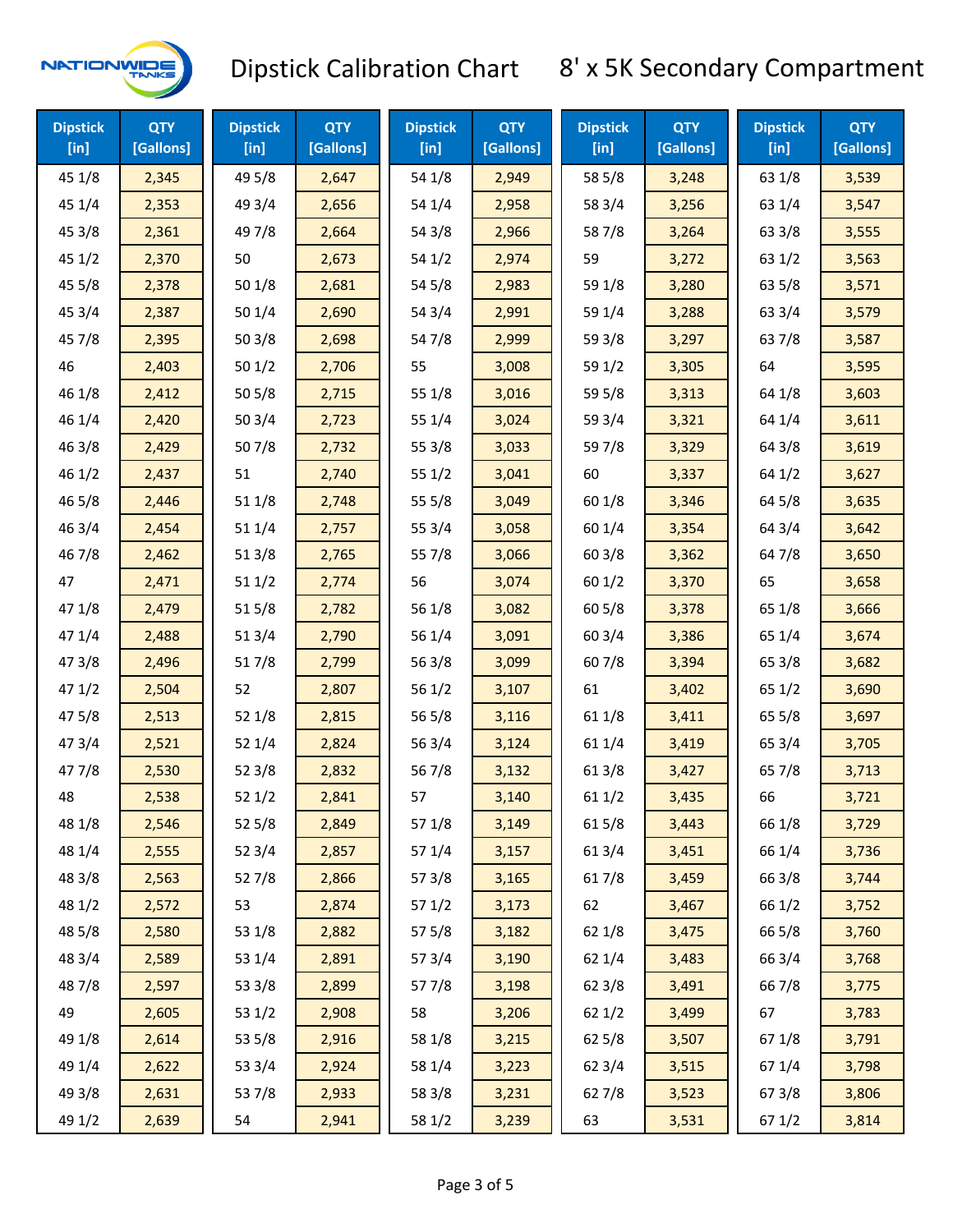

| <b>Dipstick</b><br>$[$ in] | <b>QTY</b><br>[Gallons] | <b>Dipstick</b><br>$[$ in] | <b>QTY</b><br>[Gallons] | <b>Dipstick</b><br>$[$ in] | <b>QTY</b><br>[Gallons] | <b>Dipstick</b><br>$[$ in] | <b>QTY</b><br>[Gallons] | <b>Dipstick</b><br>$[$ in] | <b>QTY</b><br>[Gallons] |
|----------------------------|-------------------------|----------------------------|-------------------------|----------------------------|-------------------------|----------------------------|-------------------------|----------------------------|-------------------------|
| 67 5/8                     | 3,822                   | 72 1/8                     | 4,091                   | 765/8                      | 4,344                   | 81 1/8                     | 4,576                   | 85 5/8                     | 4,780                   |
| 67 3/4                     | 3,829                   | 72 1/4                     | 4,098                   | 763/4                      | 4,351                   | 81 1/4                     | 4,582                   | 85 3/4                     | 4,785                   |
| 677/8                      | 3,837                   | 72 3/8                     | 4,106                   | 767/8                      | 4,357                   | 81 3/8                     | 4,588                   | 857/8                      | 4,791                   |
| 68                         | 3,845                   | 721/2                      | 4,113                   | 77                         | 4,364                   | 811/2                      | 4,594                   | 86                         | 4,796                   |
| 68 1/8                     | 3,852                   | 725/8                      | 4,120                   | 77 1/8                     | 4,371                   | 815/8                      | 4,600                   | 86 1/8                     | 4,801                   |
| 68 1/4                     | 3,860                   | 72 3/4                     | 4,127                   | 77 1/4                     | 4,378                   | 813/4                      | 4,606                   | 86 1/4                     | 4,806                   |
| 68 3/8                     | 3,867                   | 727/8                      | 4,134                   | 77 3/8                     | 4,384                   | 817/8                      | 4,612                   | 86 3/8                     | 4,811                   |
| 68 1/2                     | 3,875                   | 73                         | 4,142                   | 771/2                      | 4,391                   | 82                         | 4,618                   | 86 1/2                     | 4,816                   |
| 68 5/8                     | 3,883                   | 73 1/8                     | 4,149                   | 775/8                      | 4,397                   | 82 1/8                     | 4,624                   | 86 5/8                     | 4,821                   |
| 68 3/4                     | 3,890                   | 73 1/4                     | 4,156                   | 773/4                      | 4,404                   | 82 1/4                     | 4,630                   | 86 3/4                     | 4,826                   |
| 687/8                      | 3,898                   | 73 3/8                     | 4,163                   | 777/8                      | 4,411                   | 82 3/8                     | 4,636                   | 867/8                      | 4,831                   |
| 69                         | 3,905                   | 73 1/2                     | 4,170                   | 78                         | 4,417                   | 821/2                      | 4,641                   | 87                         | 4,836                   |
| 69 1/8                     | 3,913                   | 73 5/8                     | 4,177                   | 78 1/8                     | 4,424                   | 82 5/8                     | 4,647                   | 871/8                      | 4,841                   |
| 69 1/4                     | 3,921                   | 73 3/4                     | 4,185                   | 78 1/4                     | 4,430                   | 82 3/4                     | 4,653                   | 87 1/4                     | 4,846                   |
| 69 3/8                     | 3,928                   | 737/8                      | 4,192                   | 78 3/8                     | 4,437                   | 827/8                      | 4,659                   | 87 3/8                     | 4,850                   |
| 69 1/2                     | 3,936                   | 74                         | 4,199                   | 78 1/2                     | 4,443                   | 83                         | 4,665                   | 871/2                      | 4,855                   |
| 69 5/8                     | 3,943                   | 74 1/8                     | 4,206                   | 78 5/8                     | 4,450                   | 83 1/8                     | 4,670                   | 87 5/8                     | 4,860                   |
| 69 3/4                     | 3,951                   | 74 1/4                     | 4,213                   | 78 3/4                     | 4,456                   | 83 1/4                     | 4,676                   | 87 3/4                     | 4,865                   |
| 697/8                      | 3,958                   | 74 3/8                     | 4,220                   | 787/8                      | 4,463                   | 83 3/8                     | 4,682                   | 877/8                      | 4,869                   |
| 70                         | 3,966                   | 74 1/2                     | 4,227                   | 79                         | 4,469                   | 83 1/2                     | 4,687                   | 88                         | 4,874                   |
| 70 1/8                     | 3,973                   | 74 5/8                     | 4,234                   | 79 1/8                     | 4,476                   | 83 5/8                     | 4,693                   | 88 1/8                     | 4,879                   |
| 70 1/4                     | 3,981                   | 74 3/4                     | 4,241                   | 79 1/4                     | 4,482                   | 83 3/4                     | 4,699                   | 88 1/4                     | 4,883                   |
| 70 3/8                     | 3,988                   | 74 7/8                     | 4,248                   | 79 3/8                     | 4,488                   | 837/8                      | 4,704                   | 88 3/8                     | 4,888                   |
| 70 1/2                     | 3,995                   | 75                         | 4,255                   | 79 1/2                     | 4,495                   | 84                         | 4,710                   | 88 1/2                     | 4,892                   |
| 70 5/8                     | 4,003                   | 75 1/8                     | 4,262                   | 79 5/8                     | 4,501                   | 84 1/8                     | 4,715                   | 88 5/8                     | 4,897                   |
| 70 3/4                     | 4,010                   | 75 1/4                     | 4,269                   | 79 3/4                     | 4,507                   | 84 1/4                     | 4,721                   | 88 3/4                     | 4,901                   |
| 70 7/8                     | 4,018                   | 75 3/8                     | 4,276                   | 79 7/8                     | 4,514                   | 84 3/8                     | 4,727                   | 887/8                      | 4,906                   |
| 71                         | 4,025                   | 75 1/2                     | 4,283                   | 80                         | 4,520                   | 84 1/2                     | 4,732                   | 89                         | 4,910                   |
| 71 1/8                     | 4,032                   | 75 5/8                     | 4,289                   | 80 1/8                     | 4,526                   | 84 5/8                     | 4,737                   | 89 1/8                     | 4,915                   |
| 71 1/4                     | 4,040                   | 75 3/4                     | 4,296                   | 80 1/4                     | 4,533                   | 84 3/4                     | 4,743                   | 89 1/4                     | 4,919                   |
| 713/8                      | 4,047                   | 75 7/8                     | 4,303                   | 803/8                      | 4,539                   | 847/8                      | 4,748                   | 89 3/8                     | 4,923                   |
| 71 1/2                     | 4,055                   | 76                         | 4,310                   | 801/2                      | 4,545                   | 85                         | 4,754                   | 89 1/2                     | 4,927                   |
| 715/8                      | 4,062                   | 76 1/8                     | 4,317                   | 80 5/8                     | 4,551                   | 85 1/8                     | 4,759                   | 89 5/8                     | 4,932                   |
| 71 3/4                     | 4,069                   | 76 1/4                     | 4,324                   | 80 3/4                     | 4,557                   | 85 1/4                     | 4,764                   | 89 3/4                     | 4,936                   |
| 717/8                      | 4,076                   | 763/8                      | 4,330                   | 807/8                      | 4,563                   | 85 3/8                     | 4,770                   | 897/8                      | 4,940                   |
| 72                         | 4,084                   | 76 1/2                     | 4,337                   | 81                         | 4,570                   | 85 1/2                     | 4,775                   | 90                         | 4,944                   |